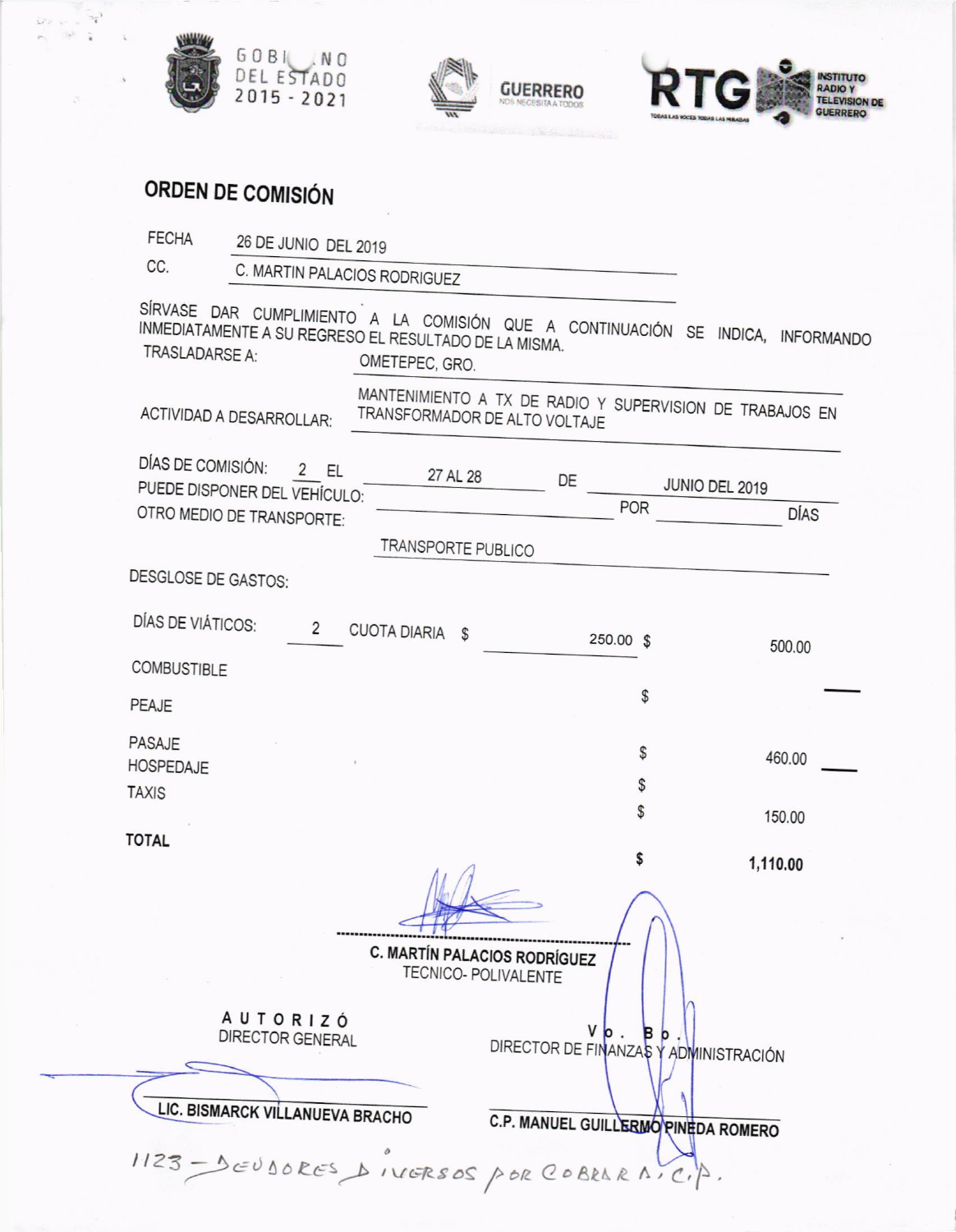

JO.

S.





## **RECIBO DE GASTOS A COMPROBAR**

**BUENO POR:** \$500.00

RECIBI DE LA DIRECCIÓN DE FINANZAS Y ADMINISTRACIÓN DEL O.P.D. RADIO Y TELEVISIÓN DE GUERRERO, **LA CANTIDAD DE:** 

OMETEPEC, GRO.

\$ 500.00 (QUINIENTOS PESOS 00/100 M.N.)

POR CONCEPTO DE VIÁTICOS SEGÚN DETALLE:

1. COMISION OFICIAL A:

2.- EN MI CARÁCTER DE: TECNICO POLIVALENTE

- 3.- CUOTA AUTORIZADA:
- 

4.- ACTIVIDAD DESARROLLADA:

5.- LOS DÍAS

250.00 MANTENIMIENTO A TX DE RADIO Y SUPERVISION DE TRABAJOS EN TRANSFORMADOR DE ALTO VOLTAJE 27 Y 28 DE JUNIO

ACAPULCO, GRO., A 26 DE JUNIO **DEL** 2019

RECIBI

|                                            | <b>C. MARTIN PALACIOS RODRIGUEZ</b><br><b>TECNICO POLIVALENTE</b>    |
|--------------------------------------------|----------------------------------------------------------------------|
|                                            |                                                                      |
| <b>AUTORIZÓ</b><br><b>DIRECTOR GENERAL</b> | $V \circ . \circ B \circ .$<br>DIRECTOR DE FINANZAS Y ADMINISTRACIÓN |
| LIC. BISMARCK VILLANUEVA BRACHO            | C.P. MANUEL GUILLERMO PINEDA ROMERO                                  |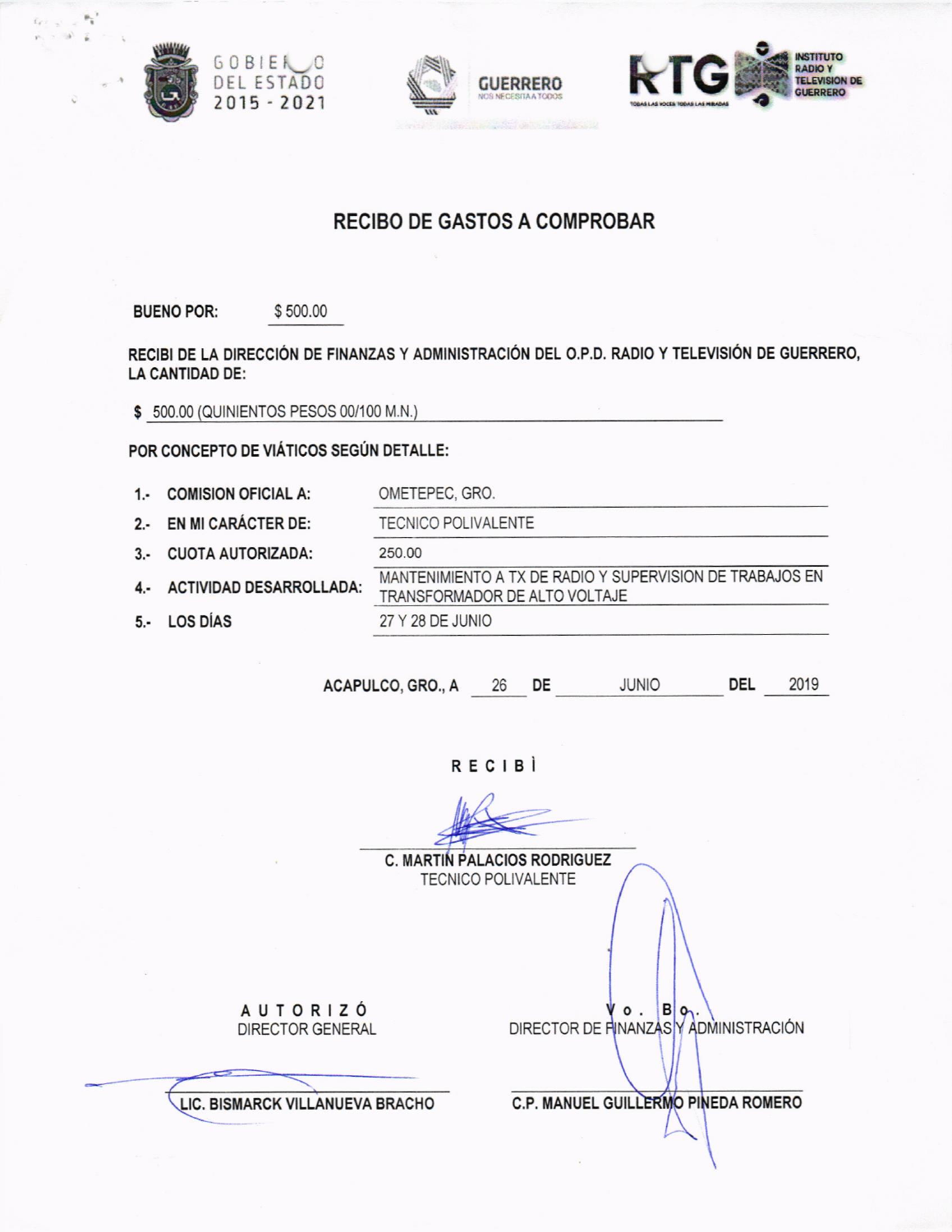





## **BUENO POR:**

**BUENO POR:** 

\$120.00

RECIBI DE LA DIRECCIÓN DE FINANZAS Y ADMINISTRACIÓN DEL O.P.D. RADIO Y TELEVISIÓN DE GUERRERO, **LA CANTIDAD DE:** 

\$120.00 (CIENTO VEINTE PESOS 00/100 M.N.)

POR CONCEPTO DE VIÁTICOS SEGÚN DETALLE:

1.- COMISION OFICIAL A: OMETEPEC, GRO. 2.- EN MI CARÁCTER DE: **TECNICO POLIVALENTE** 3.- CUOTA AUTORIZADA: 120.00 TRASLADO EN TAXI EN OMETEPEC DE HOTEL-PLANTA 4.- ACTIVIDAD DESARROLLADA: TRANSMISORA-ESTUDIOS-PLANTA TRANSMISORA-TERMINAL DE TAXIS( SERVICIO QUE NO EXPIDE COMPROBANTES FISCALES) 5.- LOS DÍAS 29 DE JUNIO

> ACAPULCO, GRO., A 29 DE JUNIO **DEL** 2019

 $P$   $156555$ 

**RECIBI** 

**C. MARTIN PALACIOS RODRIGUEZ TECNICO POLIVALENTE** 

**AUTORIZÓ DIRECTOR GENERAL** 

**LIC. BISMARCK VILLANUEVA BRACHO** 

**C.P. MANUEL GUILLERMO PINEDA ROMERO** 

 $\circ$ . DIRECTOR DE FINANZAS Y ADMINISTRACIÓN

 $B<sub>o</sub>$